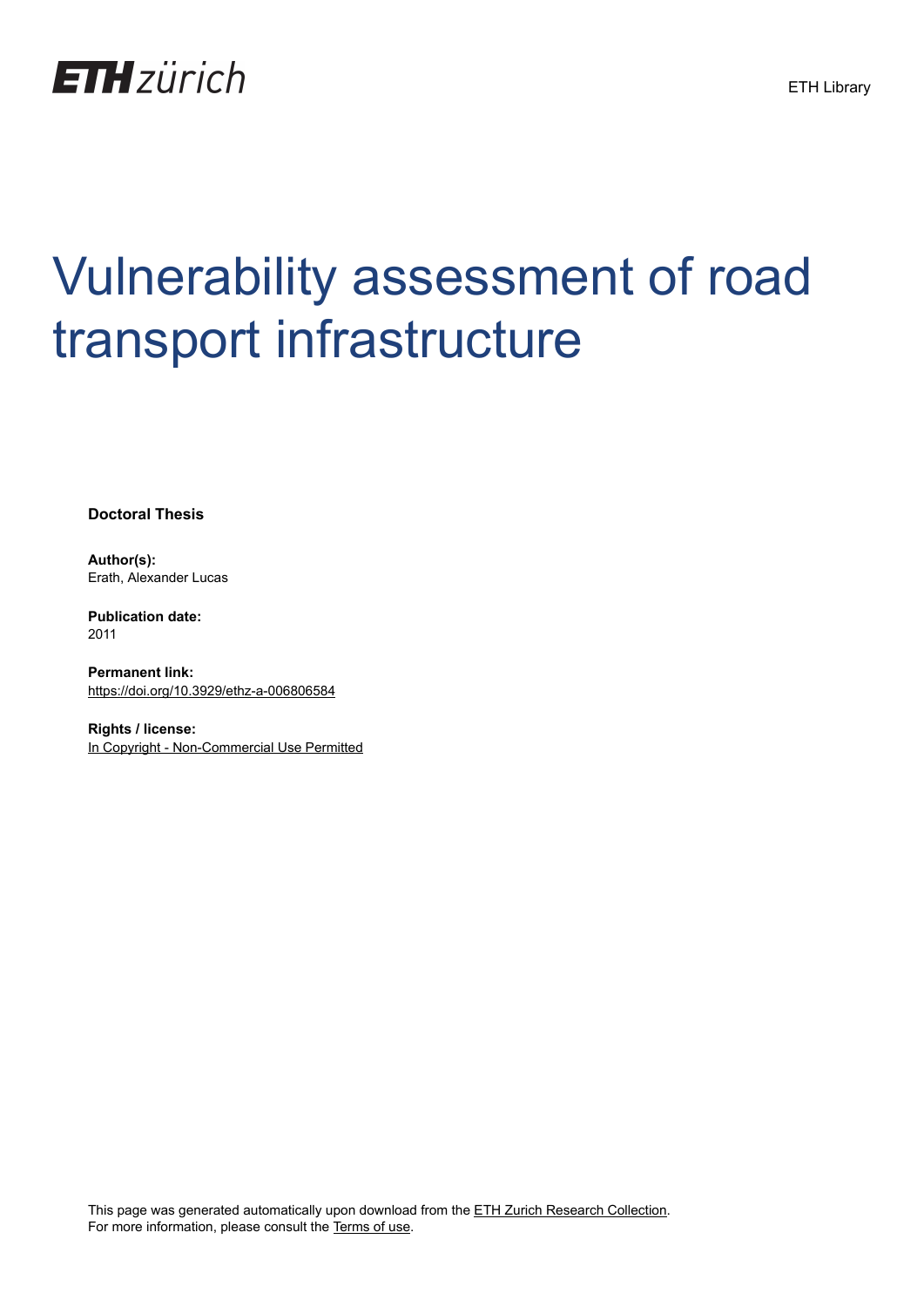DISS. ETH NO. 19671

#### VULNERABILITY ASSESSMENT OF ROAD TRANSPORT INFRASTRUCTURE

A dissertation submitted to

#### ETH ZURICH

for the degree of

Doctor of Sciences

presented by

#### ALEXANDER LUCAS ERATH

Dipl. Bauing. ETH

born 16.10.1980

citizen of Basel, Switzerland

accepted on the recommendation of

Prof. Kay W. Axhausen, examiner Prof. Mike G. H. Bell, co-examiner

2011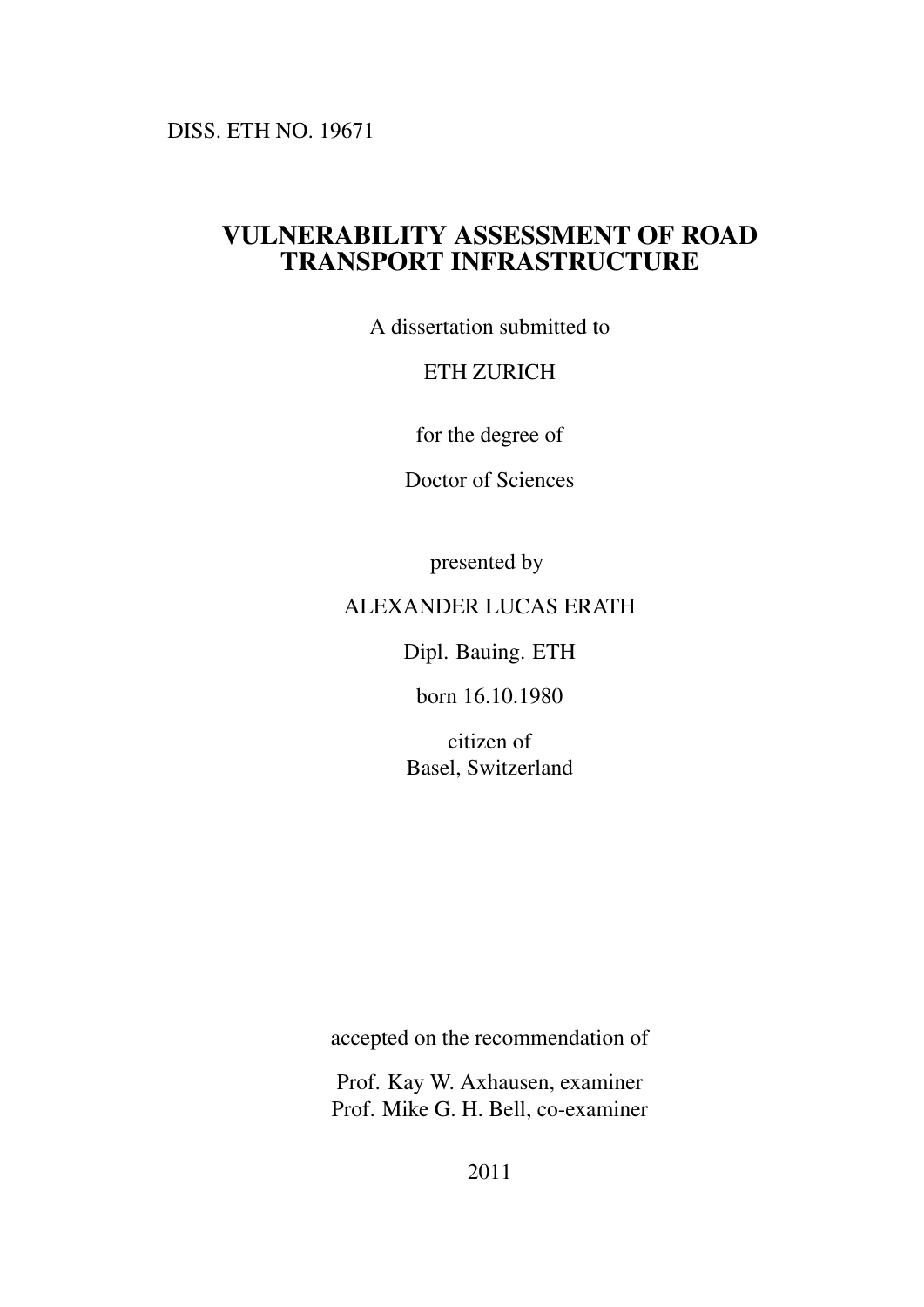### Abstract

The overall aim of this dissertation is to develop a methodology that allows the assessment of indirect consequences of road network failures that, on the hand can be used the enhance infrastructure management system by the notion of network vulnerability and, on the other hand can be performed with reasonable computational effort. To this end, the dissertation focusses on three different issues: the development of an adaptive failure consequences assessment, the estimation of a statistical model and the evaluation of the relevance of joint failure scenarios when prioritising natural hazard protection measures.

It is demonstrated that based on network and transport demand characteristics, a meaningful link typology with respect to their potential of inducing failure consequences can be obtained based on cluster analysis. For each of those clusters, a separate strategy for failure consequence assessment as been developed. Both key assumptions, namely the use of subnetworks and the omission of assignment for links with low demand, have been successfully validated for the case of the Swiss National Transport Model. Since the concomitant decrease of computation intensity is massive, a network-wide assessment of single link failure consequences including mode and destination choice effects becomes possible.

Based on the variables shortest detour, link type as well as network density and volume a statistical model to evaluate failure consequences is developed. Although the proposed model does not allow to indicate possible failure consequences with high precision given the overall model fit, the results are still relevant for vulnerability analysis. First, the application of the model permits obtaining a first indication of a networks vulnerability structure with considerably lower requirements in terms of data availability and computational effort. Second, the inclusion of vulnerability into infrastructure management systems requires also the indication of failure probability. The level of precision when indicating failure probability based on natural hazard maps in current practice is normally relatively restricted featuring only a couple of ordinal scaled probability categories. The presented statistical model at least meets or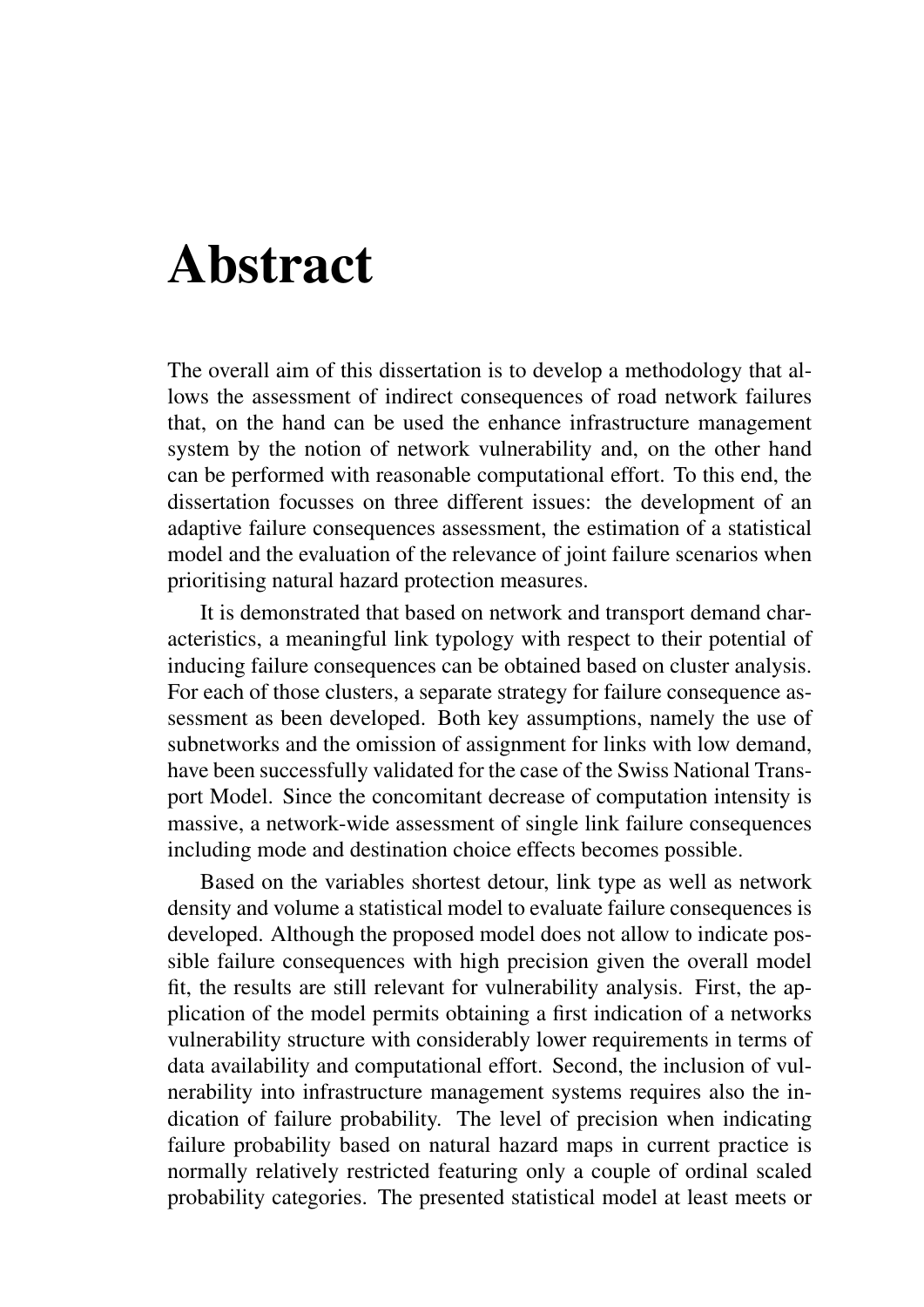even exceeds such accuracy.

The assumption of single link failures is rather restrictive and especially challenged by threats that are caused by one extreme natural event. The main challenge is the number of potential scenarios that arise when relaxing the assumption of single link failure and allowing that two or more links are in failure state at the same time. The main challenge is to cope with the number of joint failure scenarios with supposably different failure consequences which need to be considered for a comprehensive vulnerability assessment. Based on the mathematical formulation of possible difference between single and joint link failure assessment, a methodology which employs the demand distribution patterns caused by single link failure to reduce the number of relevant joint failure scenarios is developed and applied for a case study. By applying a gradual approach to evaluate the impact of single link protection measures, it is demonstrated that the prioritisation of failure protection measures based on joint link assessment differs on the whole only little from the solution obtained by restricting to single link failures. However, the methodology was able to detect one link that serves as principal detour alternative in case of several other single link failure scenarios as the most effective protection opportunity.

Potential for further research is considered in the improvement of the adaptive failure consequence assessment by employing multi-path algorithm for route search, the consideration of both road and rail network failure and the developement of more sophisticated statistical methods for estimating failure consequences.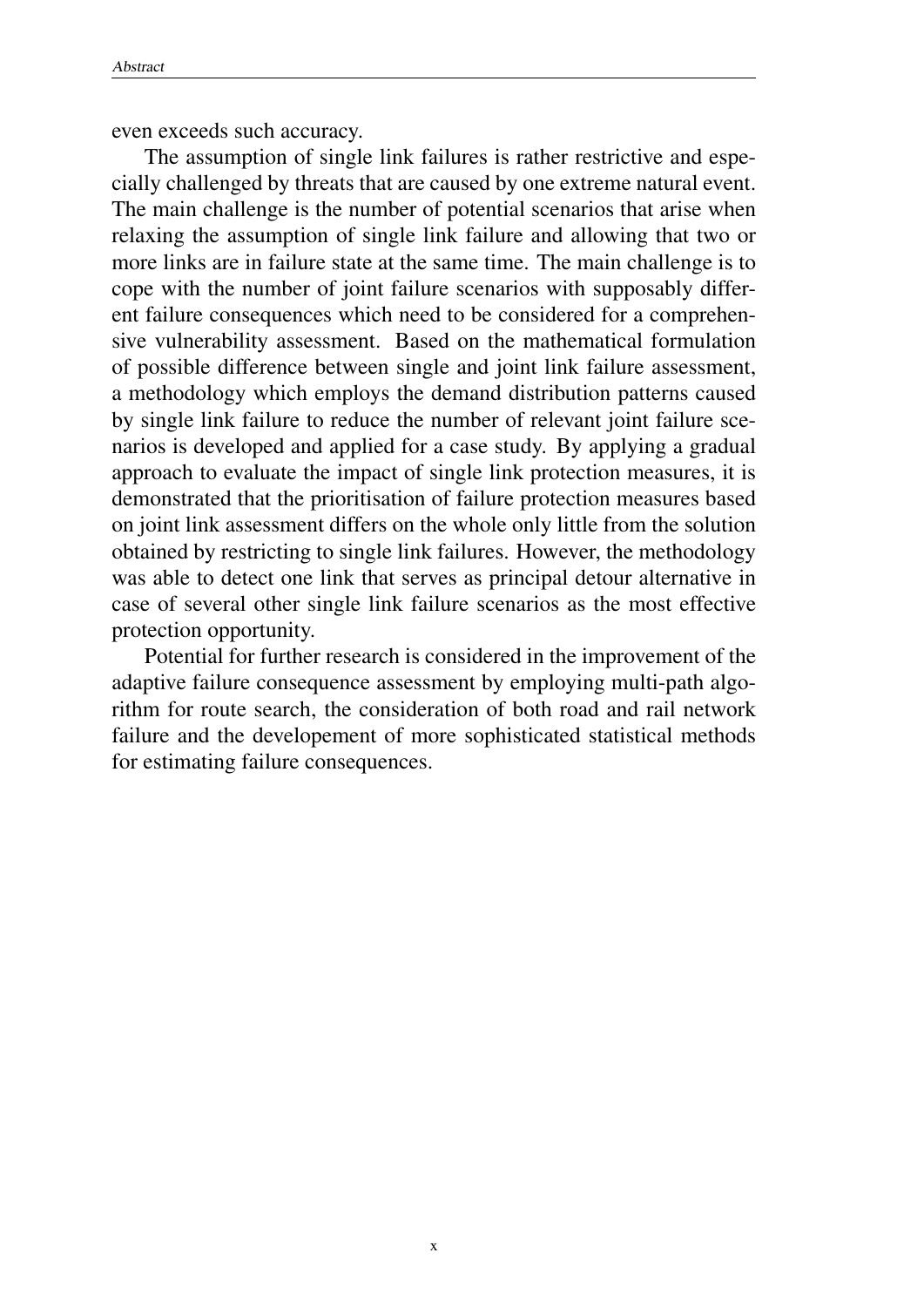## Zusammenfassung

Ziel dieser Dissertation ist die Entwicklung einer Methodik, die erlaubt Kosten zu quantifizieren, die Verkehrsteilnehmern infolge von Streckenausfällen im Strassennetz enstehen. Damit die Resultate zur netzweiten Optimierung von Schutzmassnahmen verwendet werden können, muss die Quantifizierung von Streckenausfallskosten netzweit möglich und zugleich aber mit vernünftigem Rechenaufwand bewältigbar sein. Drei Ansätze stehen dabei im Vordergrund: Die Entwicklung einer adaptiven Quantifizierungsmethode, die statistische Modellierung von Streckenausfallskosten und die Relevanz mehrerer gleichzeitigen Ausfälle hinsichtlich der Priorisierung von Schutzmassnahmen.

Die adaptive Quantifizierung von Streckenausfällen gründet auf einer statistischen Steckentypologisierung, welche streckenspezifischen Charakteristika des Verkehrsnetzes und der Verkehrsnachfrage berücksichtigt. Für jeden so definierten Streckentyp wurde eine hinsichtlich des Rechenaufwandes optimierte Berechnungsmethode entwickelt. Die zentralen Vereinfachungen dabei sind die Verwendung von Teilnetzen und der teilweise Verzicht auf eine Neuberechnung der Verkehrsflüsse. Die Validität dieser Vereinfachungen wurde anhand des Schweizer Verkehrsmodells sorgfältig geprüft und konnte bestätigt werden. Die damit erreichte Verringerung der Rechenintensität ermöglicht die netzweite Bewertung von Streckenaufällen unter Berücksichtigung von Verkehrsmittel- und Zielwahleffekten.

Das statistische Modell zur Quantifizierung von Streckenaufallskosten kombiniert die Variablen Streckentypologie, Strassennetzdichte sowie Streckenbelastung im Normalfall als erklärende Variablen. Obschon die Erklärungskraft des statistischen Modells beschränkt ist, sind die Resultate für die Analyse der Verletzlichkeit von Strassennetzen dennoch von hoher Relevanz. So ermöglicht die Anwendung des Modells eine erste netzweite Übersicht der Verletzlichkeit, welche hinsichtlich des Datenbedarfs und Rechenaufwands verleichsweise geringe Anforderungen stellt. Berücksichtigt man weiter die Präzision bei der Quantifizierung der Streckenausfallswahrscheinlickeit, die mit gängigen Methoden meist